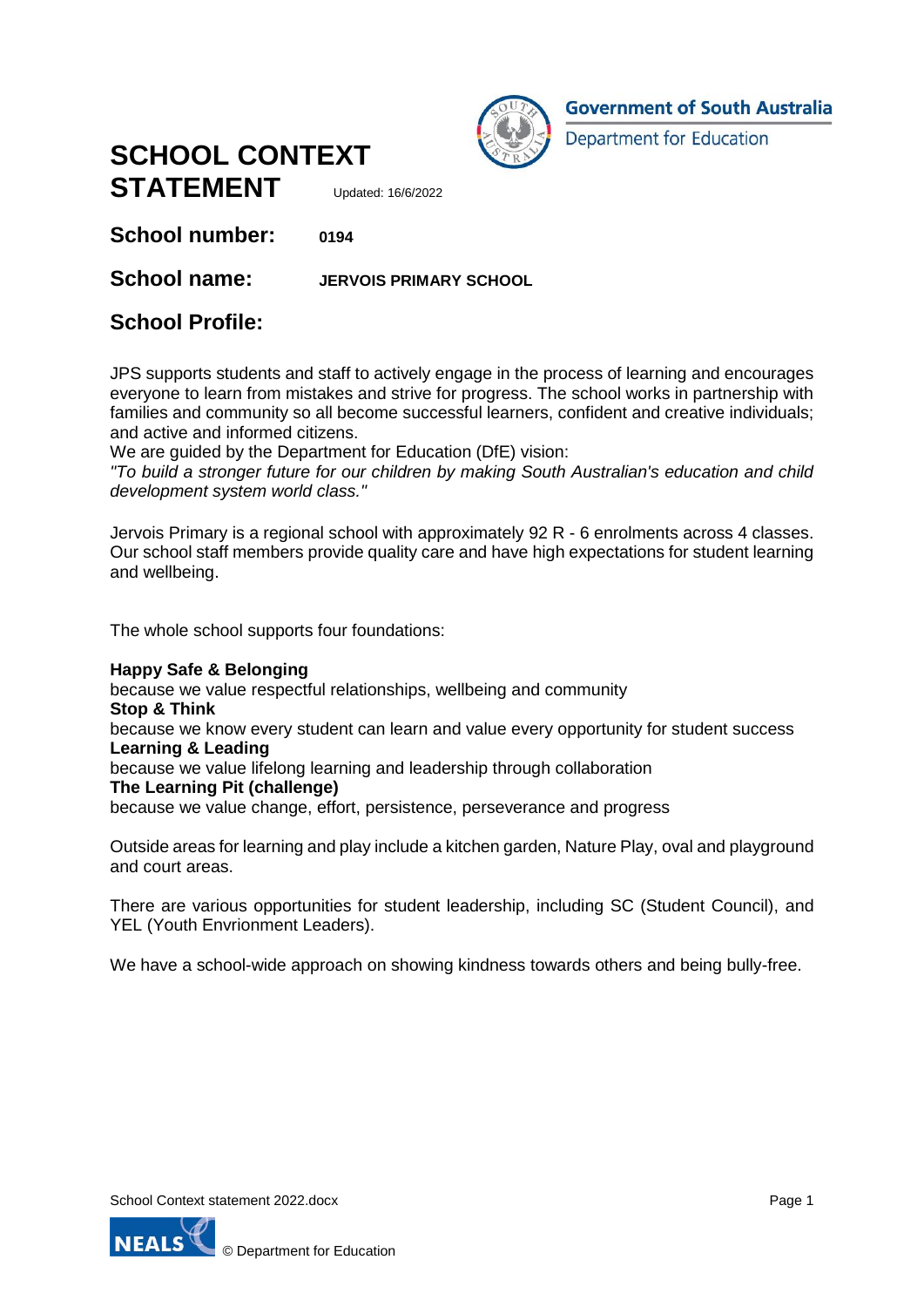# **1. General information**

- School Principal name: ELISSA HUNTER
- Deputy Principal's name: N/A
- Year of opening: 1922
- Postal Address: RAYSON STREET, JERVOIS SA 5259
- Location Address: RAYSON STREET, JERVOIS
- DECD Region: MURRAYLANDS
- Geographical location: 100km (from GPO)
- Telephone number: 0885723279
- Fax Number:
- School website address: www.jervoisps.sa.edu.au
- School e-mail address: dl.0194.info@schools.sa.edu.au
- Child Parent Centre (CPC) attached: NO
- Out of School Hours Care (OSHC) service: NO
- February FTE student enrolment:

|         |                            | 2018 | 2019 | 2020 | 2021 | 2022             |
|---------|----------------------------|------|------|------|------|------------------|
| Primary | Special, NAP, Ungraded etc |      |      |      |      |                  |
|         | Reception                  | 12   | 9    | 15   | 15   | 12               |
|         | Year 1                     | 11   | 12   | 10   | 14   | 15               |
|         | Year 2                     | 9    | 12   | 10   | 11   | 15               |
|         | Year <sub>3</sub>          | 17   | 12   | 12   | 13   | 13               |
|         | Year 4                     | 18   | 14   | 12   | 14   | 14               |
|         | Year 5                     | 11   | 19   | 13   | 9    | 14               |
|         | Year <sub>6</sub>          | 9    | 12   | 18   | 11   | $\boldsymbol{9}$ |
|         | Year 7                     | 12   | 8    | 9    | 17   |                  |
|         | <b>TOTAL</b>               | 99   | 98   | 99   | 104  | 92               |
|         | July TOTAL FTE Enrolment   | 99   | 98   | 99   | 104  |                  |
|         | <b>MALE FTE</b>            | 53   | 48   | 49   | 49   |                  |
|         | <b>FEMALE FTE</b>          | 46   | 51   | 50   | 55   |                  |
|         | <b>JULY SCHOOL CARD</b>    | 29   | 40   | 30   | 36   |                  |
|         | <b>NESB TOTAL</b>          |      |      | 1    | 0    | 0                |
|         | Born OS in AUST <1yr       |      |      |      |      |                  |
|         | <b>ATSI ENROLMENT</b>      | 9    | 7    | 7    | 11   |                  |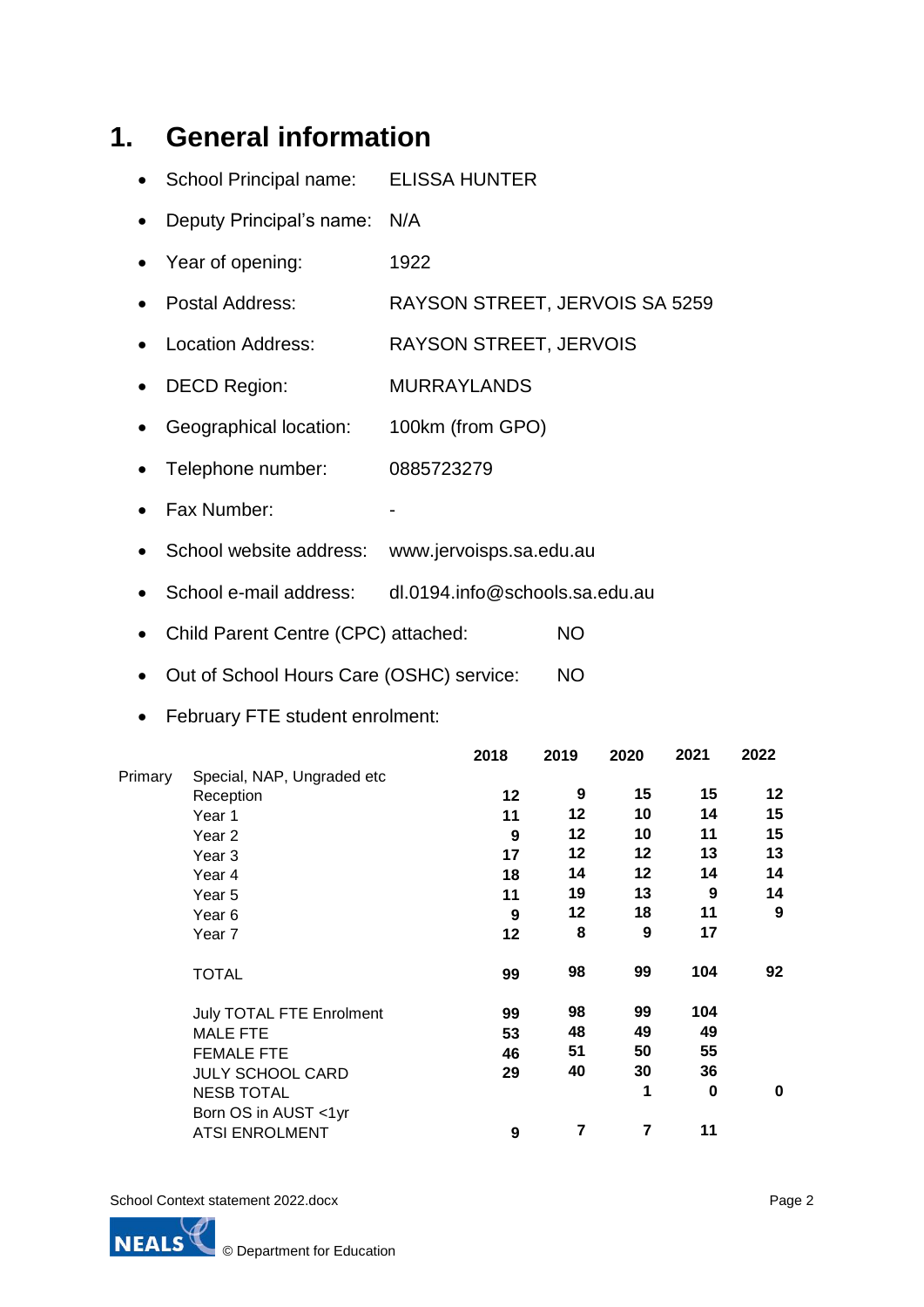• Student enrolment trends:

The school introduced a  $4<sup>th</sup>$  class in 1996. It has fluctuated between 4 and 5 classes since 2015, however the past 5 years have been consistent with 4 classses.

• Staffing numbers (as at February census):

| Position         | <b>Full time Principal</b>         |      |
|------------------|------------------------------------|------|
| <b>Breakdown</b> | <b>Full Time Teachers</b>          | 0    |
| From Tier 1,     | <b>Part Time Teachers</b>          | 7    |
| Tier 2,          | ATSI                               | 5    |
| Student          | Admin/Finance/IT SSO Hours         | 60   |
| Centered         | Library SSO Hours                  | 15   |
| Funding          | <b>Class/Student Support Hours</b> | 50   |
| and Site         | Kitchen Garden Hours               | 4    |
| Funded           | <b>Disability Support Hours</b>    | 8    |
| Money            | Literacy & Numeracy Intervention   | 22.5 |

### **Staffing Data**

- Public transport access: NIL
- Special site arrangements: The school works with the surrounding schools in our Murraylands Partnership.

## **2. Students (and their welfare)**

## **General characteristics**

Students come from diverse socio-economic backgrounds. Jervois is a close-knit rural community with a predominantly Anglo/Australian background. More than half the school's students come from outside the township. Families on school card comprise approximately 30% of enrolments.

## **Student well-being programs**

Jervois has a 0.2 wellbeing coordinator to support student welfare. We have a Pastoral Care Worker who supports student and staff twice weekly. Programs run include lunch time activities, social skills programs for small groups and classroom engagement.

## **Student support offered**

At risk students are identified and supported by teachers, the PCW and SSOs. We connect with regional and departmental services when required for guidance and support with specific needs (eg attendance, behaviour, speech). Over the past few

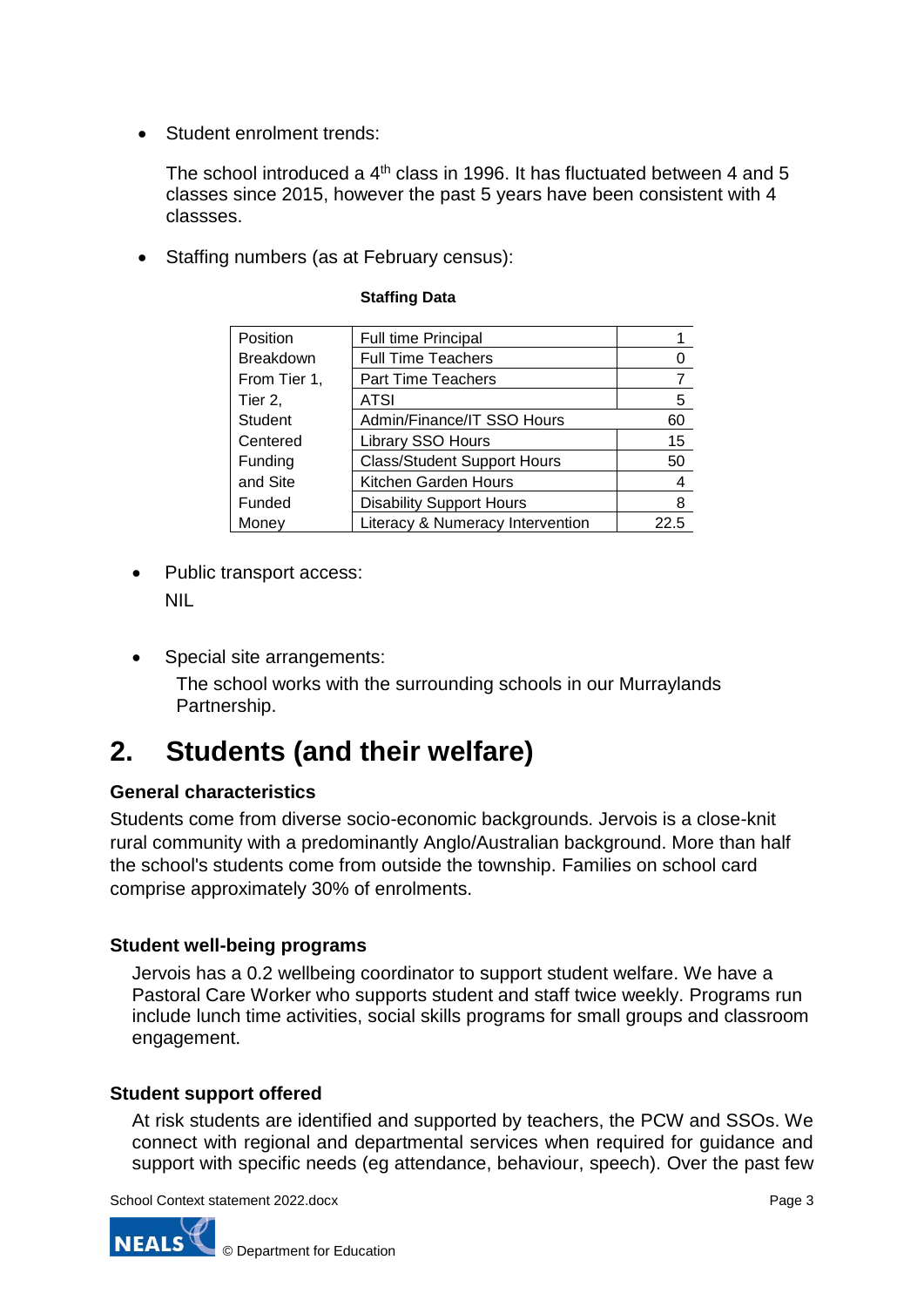years, we have also had connections with the Tailem Bend Communities for Children and they have offered small group support.

## **Student management**

- At Jervois Primary School student engagement and behaviour is paramount and we will continue to:
- Promote what we value and what is communicated in our 4 foundations (Happy, Safe & Belonging, Stop & Think, Learning & Leading and The Learning Pit)
- Support every student to engage in learning and engage positively with others
- Provide opportunities for students to learn from mistakes, as we all aim to view interpersonal and behaviour mistakes in the same way we see academic mistakes: opportunities to learn and grow
- Follow best practice, including Restorative Practices to help each person to find a solution to the problem and work together to repair the relationship
- Follow Department for Education(DfE) policies and processes

#### **Student government**

 Student Council is representative of all students from Years 1-6. They meet weekly and focus on 3 key areas of; School Improvement, Learning, and Fundraising. Students also have an opportunity to be part of Youth Environment Leaders (YEL), which participates in Student Forums based on Environmental learning and practices.

#### **Special programmes**

 $\bullet$  NA

## **3. Key School Policies**

#### **Vision**

Jervois Primary School supports students and staff to actively engage in the process of learning and encourages everyone to learn from mistakes and strive for progress.

The school works in partnership with families and community so all become successful learners, confident and creative individuals; and active and informed citizens.

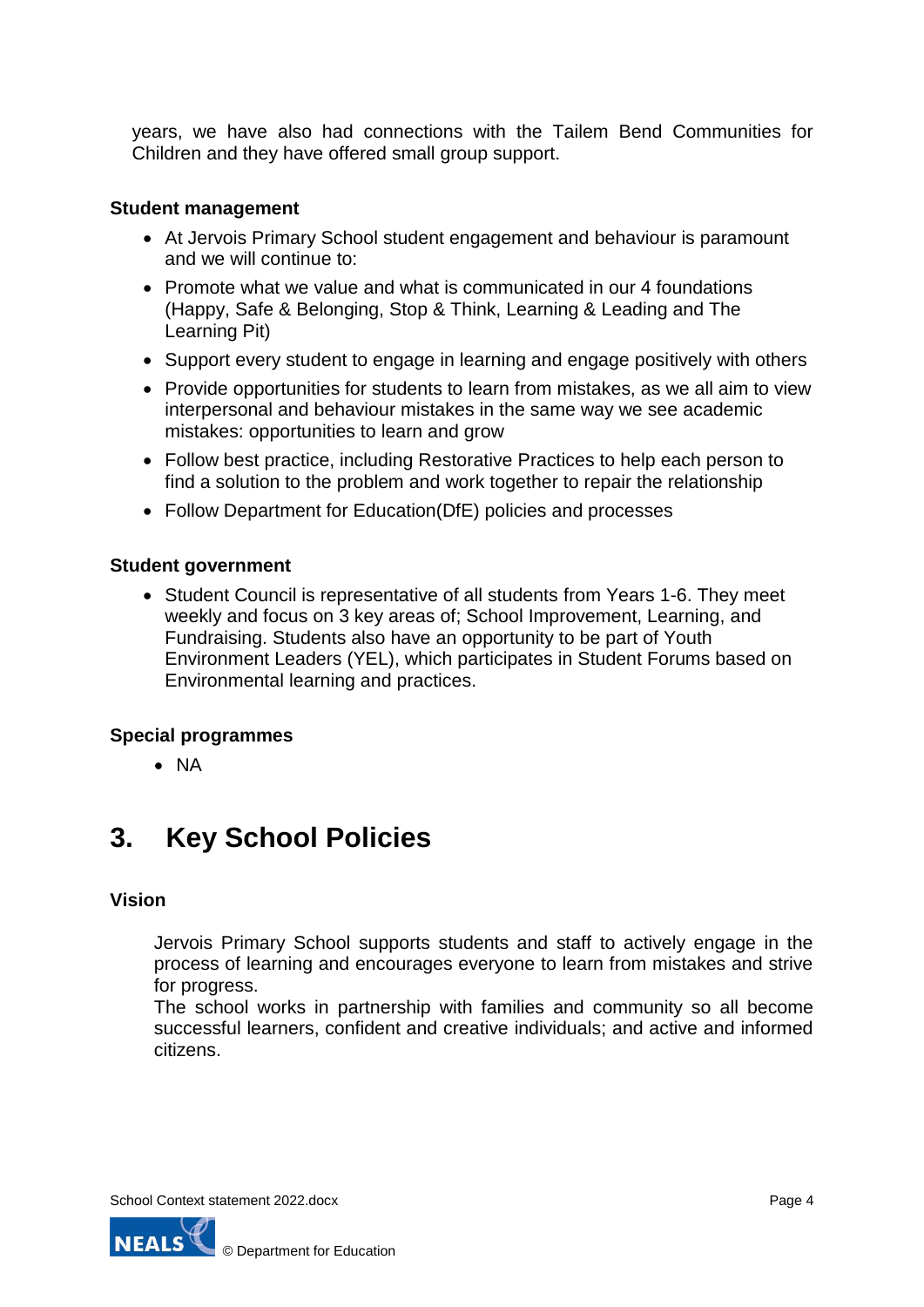## **Site Improvement Plan**

We develop our vision and foundations through our Site Improvement Plan. Our 2 priorities are:

- Increase student achievement in reading, particularly the area of comprehension
- Increase student achievement in mathematics, particularly the number strand

## **Recent key outcomes:**

Jervois Primary School look at a range of data sets to track and monitor students, looking for progress and improved ways to continue to support them as learners.

One way we did this was to track 6 students in each class around reading comprehension across the year. This data was useful for teachers to see growth but also to identify future teaching points. We continued to maintain our school wide reading data wall and this gave us many insights into students. We could confidently select students to participate in a range of wave 2 interventions that encompassed the Big 6 of reading.

An inclusion to our end of year report is the Standard of Education Achievement (SEA) reference against State testing in Pat Maths and Pat Reading. This was discussed at Governing Council and students from year 3 up now have a SEA target for both areas and includes the score the student achieved so families are informed if their child met the SEA.

As a school that often has fewer than 20 students eligible to sit NAPLAN in each year level, small changes in the number of our students Improvement Planning Outcomes can cause large changes in the percentages shown in the previous graphs. As we continue our SIP journey in maths next year we are keen to shift the lower progress group as well as see growth in the upper progress group.

## **4. Curriculum**

## **Subject offerings**

Jervois Primary School implements the Australian Curriculum subjects for all students. The 5/6 Class engage in Choir as part of The Arts (music) curriculum.

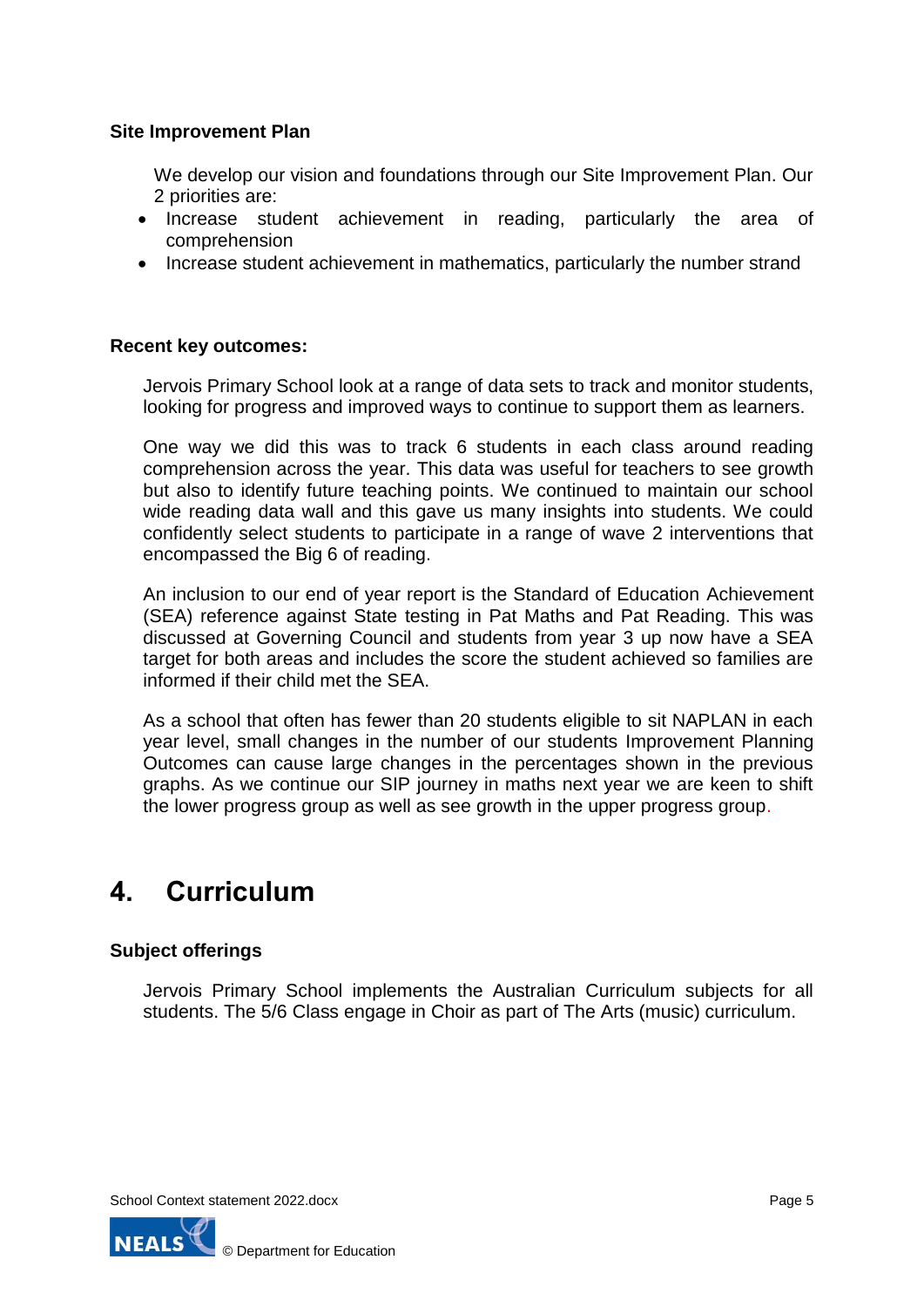## **Special Needs**

The system supports schools in identifying students with significant needs. Once these students are identified and approved, funding is provided to the school and we establish SSO time and support for the student.

### **Teaching Methodology**

Teachers engage and implement the TfEL framework as the DfE mandated pedagogical framework. A wide range of teaching methodologies are used to cater for diversity. Teachers engage with the learning design framework, with curriculum considerations, explicit and inquiry approaches to enable students to aquire the intended knowledge, skills and understandings. Learning Intentions and Success Criteria are expected across all classrooms, and this supports student agency and responsibility for learning.

#### **Student assessment procedures and reporting**

Parent / Teacher / Student interviews occur in Term 1 or 2, and on request. A summative formal report is sent home in Term 2 and at the end of the year. All classes and students are using the See Saw app and this is a regular tool used to share learning with families.

#### **Joint programmes**

Jervois, Mypolonga, Tailem Bend and several Murray Bridge Primary Schools have links in the areas of Sport, Choir, the Arts and Training and Development of Staff.

Jervois is a feeder school to Murray Bridge High.

Our Partnership actions include a Primary Learning Community where teachers from all Primary sites connect once a term to learn together, influence their own sites and drive improvement.

#### **Special curriculum features:**

A Macqlit Intervention reading program is run with groups of students over a 3 week block using the Fab Four reading discussion technique strategies. A phonemic awareness/ phonics small group also occurs and again builds on the learning that takes place in classrooms to further support students to consolidate their skills and understandings.

Numeracy Support occurs in small groups of R-3 and 4-7 students. This opportunity encourages and supports students to show and explain their mathematical thinking; all the time looking for flexibility, creativity, accuracy, efficiency, understanding and the use of vocabulary.

The JP class have incorporated Walker Learning approaches through Discovery time and outdoor learning experiences. This includes the implementation of effective play-based pedagogies to further support student engagement and achievement in Literacy, Numeracy and personal and social capabilities.

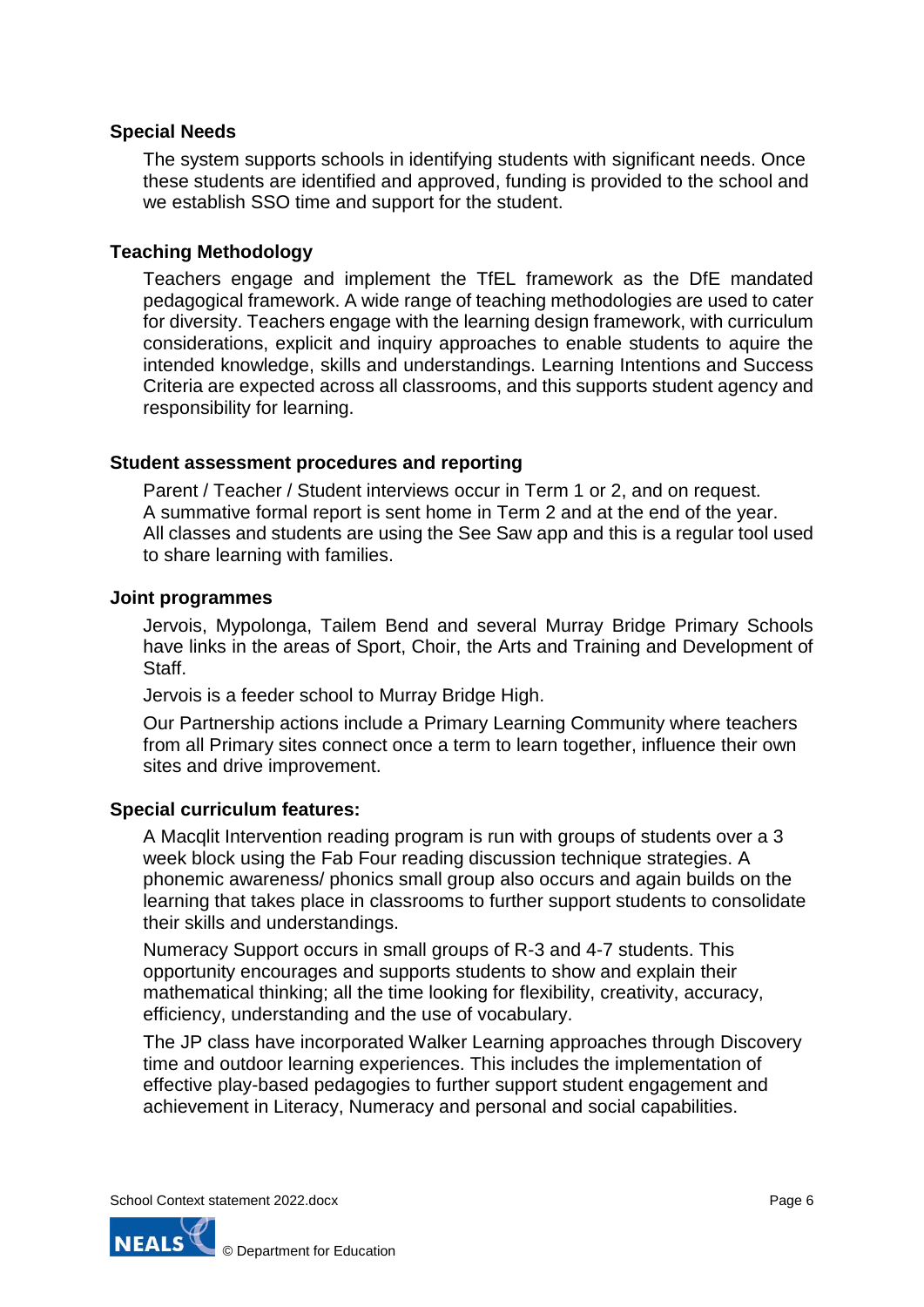# **5. Sporting Activities**

- A Sports Day is held each year.
- Swimming lessons are a compulsory part of the school program for all students, with the Year 6 students participating in an additional Aquatic program.
- Jervois Primary School is active is SAPSASA sports for the Murraylands; athletics, netball, football, cricket, lawn bowls, tennis, swimming, softball and other sports.
- The school seeks opportunities to provide other sporting experiences eg Gymnastics, Tennis.

## **6. Other Co-Curricular Activities**

Students in year's 5 & 6 have the opportunity to perform at the Regional Festival of Music performance, held at the Murray Bridge Town Hall, along with students from other schools within the partnership.

A whole school end of year performance is held annually at the Murray Bridge Town Hall, and is open to school and community members for students to showcase their skills in the area of performing arts.

School camps and excursions are considered options, keeping in mind curriculum links and capacity of students and families.

Annual events include a Wheelathon, which is held annually to raise funds to support our World Vision Community Sponsorship and our Bookweek event which is facilitated by SC.

A mini Debutante Ball (generally held every three years) is organised by the Parents & Friends Committee.

All scheduled activities support our four foundations.

## **7. Staff (and their welfare)**

## **Staff profile**

Our staffing is managed in consultation with PAC (Personal Advisory Committee). Most teachers and SSO's are part-time. All staff are committed to the students and community.

## **Leadership structure**

PCO2 Principal Allocation of 0.2 Wellbeing leader

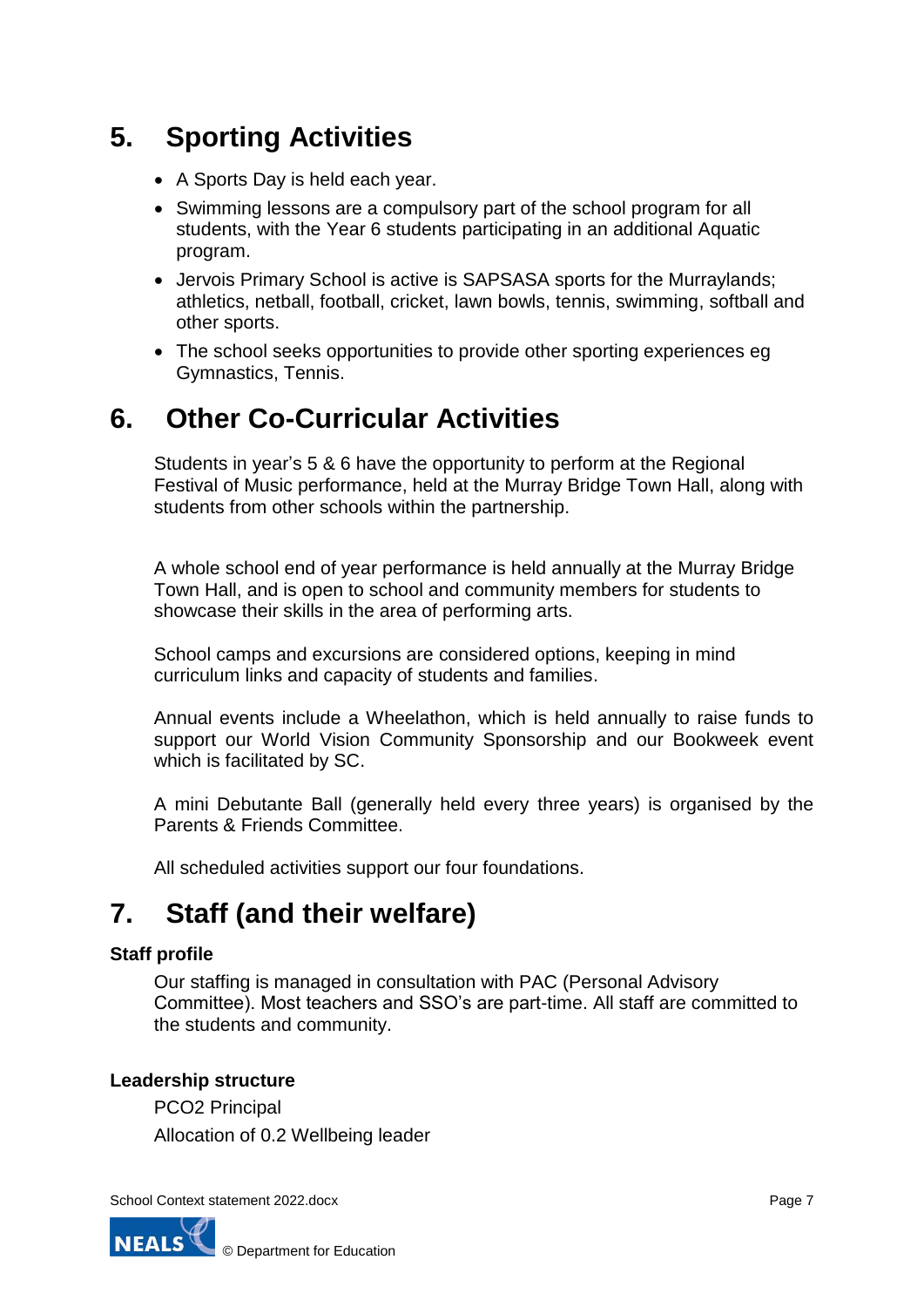## **Staff support systems**

Teachers support one another in Teaching and Learning and aim to provide best practice. There are structures which support the Junior Primary Team and Upper Primary Team improving together as they learn with and from one another.

Professional Development opportunities are provided to staff; this includes weekly onsite PD as well as external opportunities.

All staff have access to the EAP (Employee Assistance Program)

## **Performance Management**

Performance Management processes are followed and staff meet with the site leader around their PDP.

## **Access to special staff**

Jervois Primary School works with the District Education Office, Murray Bridge's specialist staff including Guidance Officers, Special Education Unit Hearing and Speech Pathology, Aboriginal Education Officers and Behaviour Support Officers.

## **Other**

NA

## **8. Incentives, support and award conditions for Staff**

• Complexity placement points

NIL

• Isolation placement points

NIL

Shorter terms

NIL

- Travelling time
	- Jervois is located 20 minutes travelling time from Murray Bridge
- Housing assistance

As per award

Cash in lieu of removal allowance

As per award

- Additional increment allowance
	- As per award

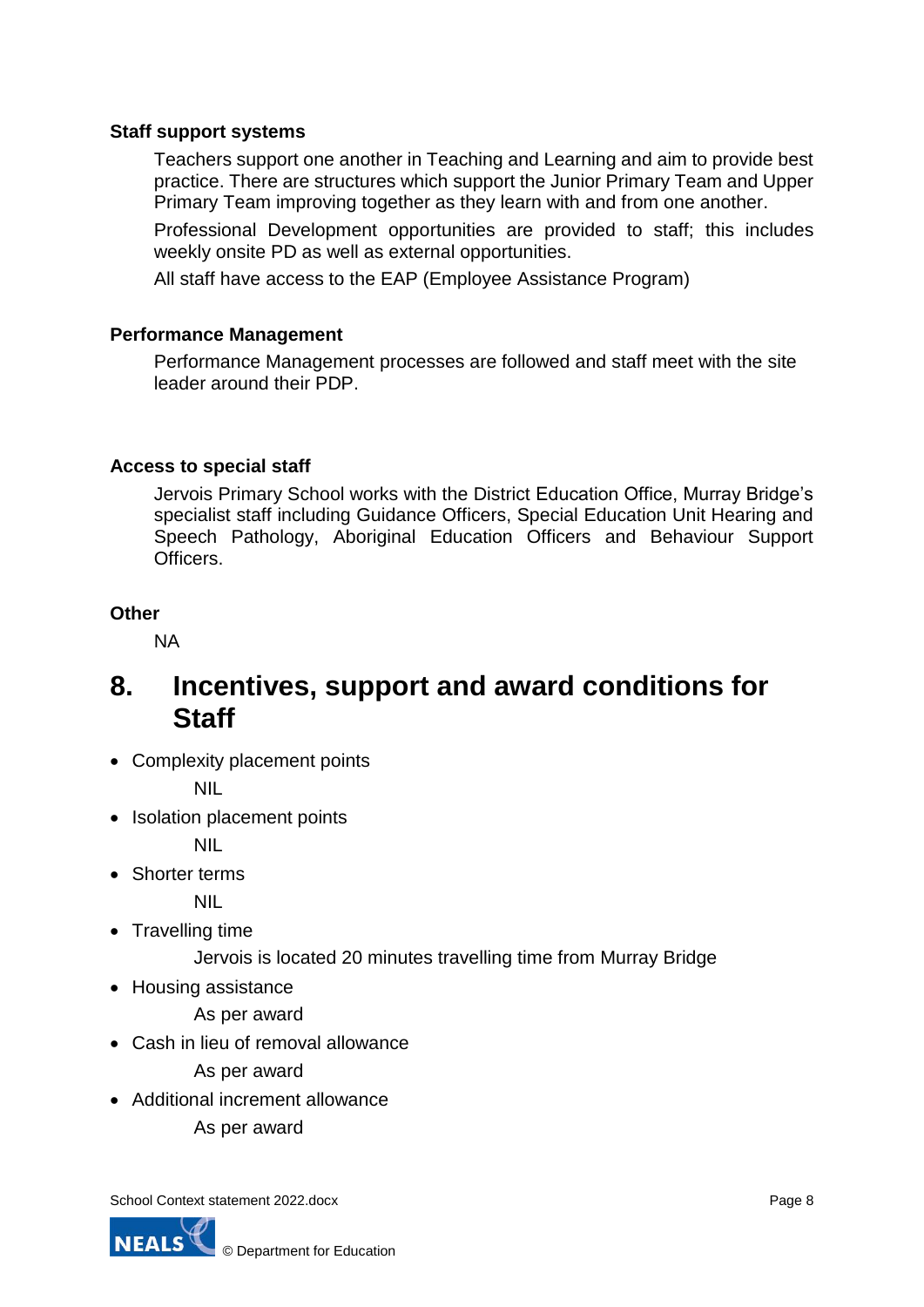Designated schools benefits

NA

• Aboriginal/Anangu schools

**NA** 

Medical and dental treatment expenses

As per award

Locality allowances

NIL

• Relocation assistance

As per award

• Principal's telephone costs

As per award

# **9. School Facilities**

## **Buildings and grounds**

Jervois Primary School is situated on a single hectare block of land, which has been attractively landscaped mainly with waterwise and native plants.

The Administration building is located centrally, surrounded by a double portable classroom and 3 single classrooms. The Resource Centre, built in 2010, provides a large area for assemblies and performances. The Room 5 Classroom and Resource Centre are both fitted with Solar Panels to provide solar energy to the school.

In addition the school has a canteen and an Activity Room.

Abundant grassed playing areas, an asphalt court and two playground areas are maintained for students' play.

The school also utilises the adjacent Community Hall for visiting performances and the end of year Concert rehearsals.

Close to the school is the Jervois Oval, Courts and Sporting Clubrooms. The school has access to use these facilities for some sporting and other events.

A Nature Play area has continued to be developed and is available for playtime access as well as learning time.

## **Heating and cooling**

All rooms have reverse cycle air conditioning.

## **Specialist facilities and equipment**

NA

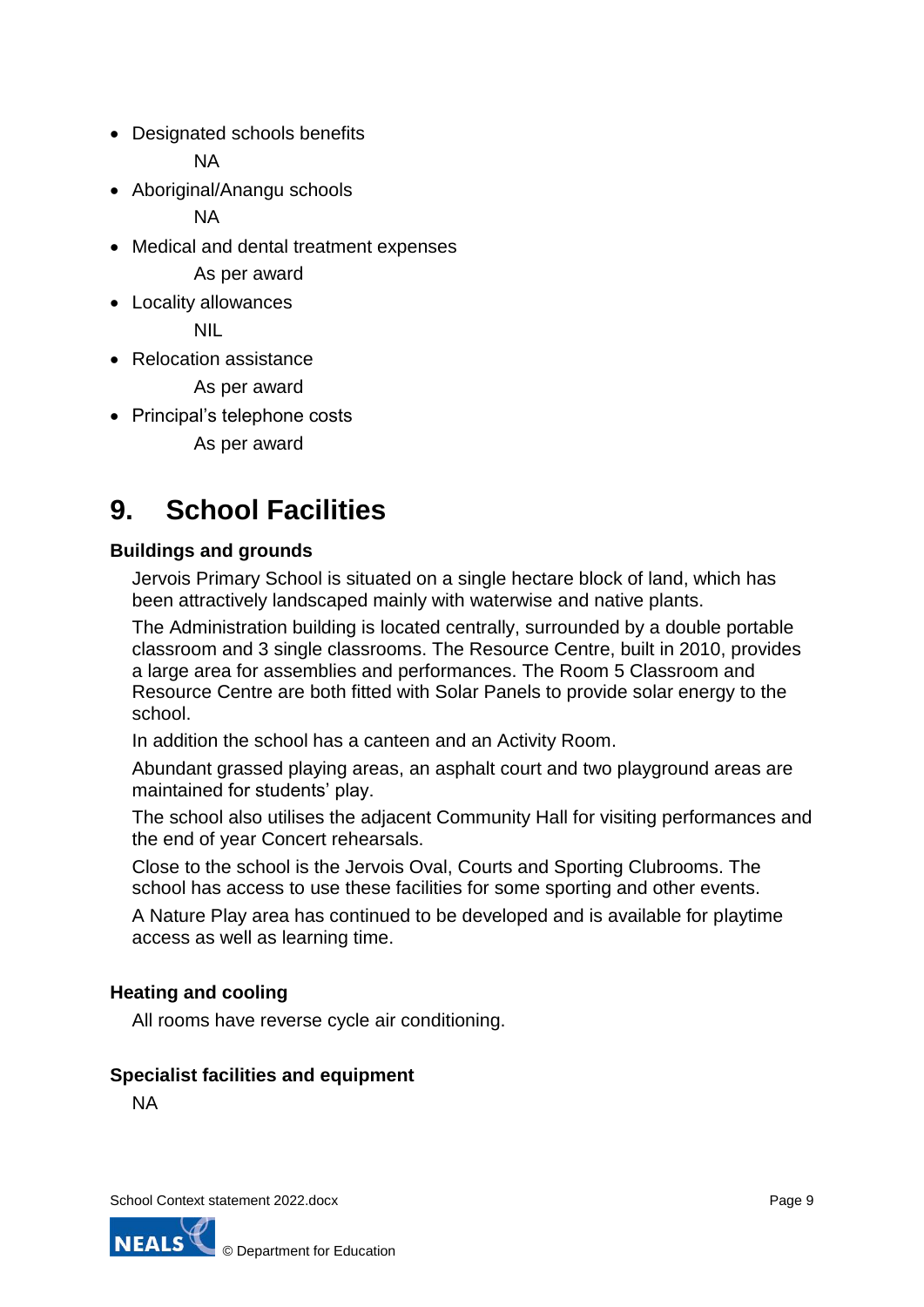## **Student facilities**

The canteen operates twice a week for nutritious lunches and snack foods at lunchtime, when volunteers are able to be on-site. The canteen and school promotes healthy eating.

### **Staff facilities**

Staff members have work spaces in the Resource Centre and staffroom for use during Non-Instruction time.

Internet and email access is available to staff through the school network and staff are provided with individual laptops and iPads.

The Administration building has a toilet, first aid room and staffroom with facilities available for food heating, cooling and storage.

### **Access for students and staff with disabilities**

The Administration building has a disabled toilet and some classrooms have ramp access.

All classrooms have been acoustically upgraded to cater for students with hearing disabilities.

The school is serviced by a private bus, which runs to White Sands, and to Wellington servicing the local student community (including Jervois and Woods Point) and beyond.

## **Other**

NA

## **10. School Operations**

#### **Decision making structures**

School management is collaborative, with decisions made by all staff at weekly meetings.

An active Personnel Advisory Committe is used for staffing and matters.

There is an active Performance Development program.

All staff members participate as staff representatives on sub-committees such as the Finance Advisory Committee.

Governing Council meet twice per term, SC meet weekly.

## **Regular publications**

Newsletters are published fortnightly and the school utilises the School Stream App, Jervois Primary facebook page and the See Saw app for timely information sharing.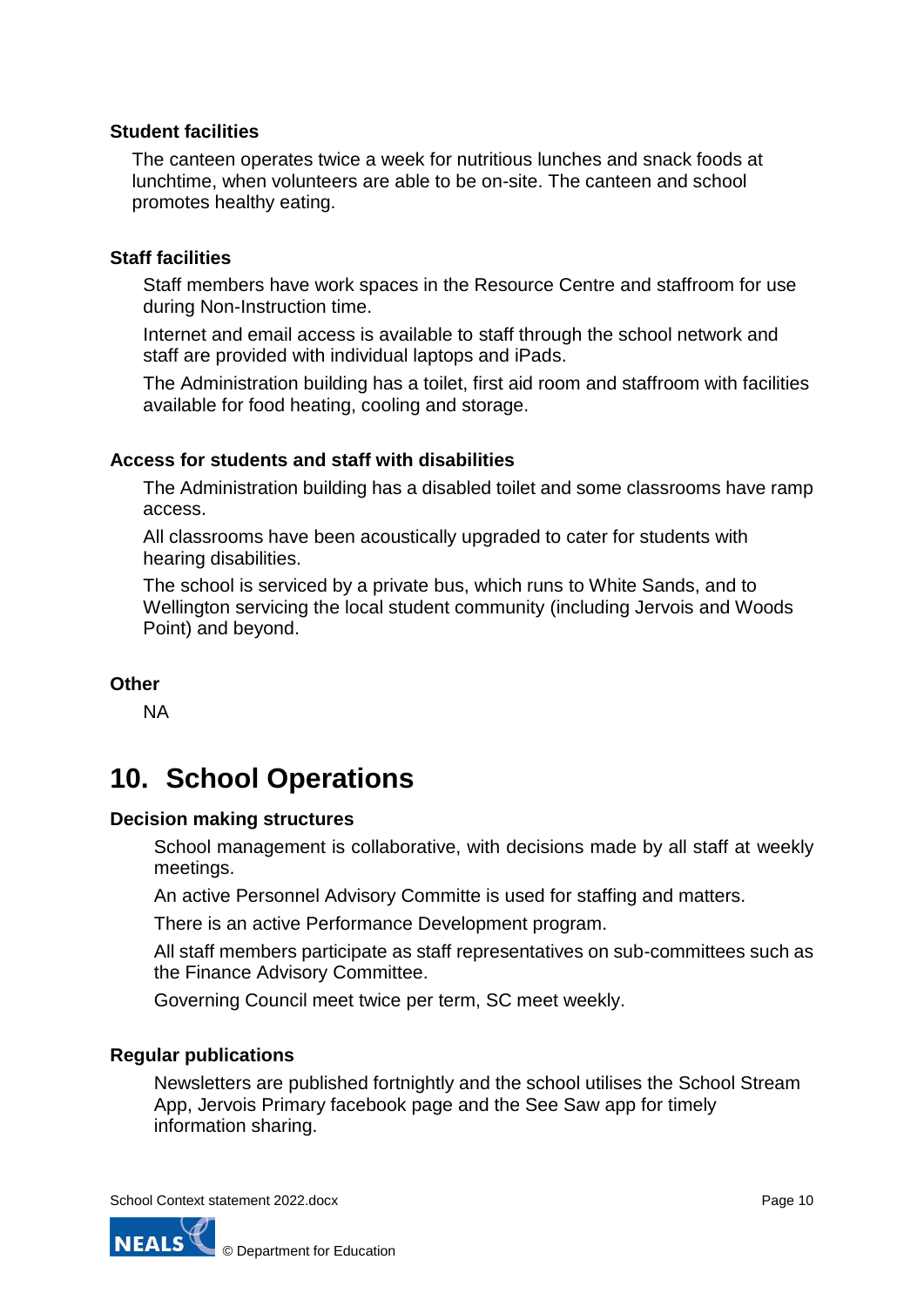## **Other communication**

Weekly staff meetings are held, a daybook and whiteboard calendar used to keep staff informed of the daily routines and information.

An induction booklet is available to all staff, TRT's and regular volunteers outlining daily routines of the school.

There is a parent pack of information for new parents to the school.

There is a Volunteers Agreement Procedure for all volunteers at the school.

Policies are available for all staff and community members.

Class newsletters, communication books, letters, notes, phone calls, parent/teacher interviews, meetings are used to assist communication.

## **School financial position**

Jervois Primary School manages their finances appropriately, providing staffing and resourcing for student learning. Funds are allocated and spent in line with the Site Improvement Plan.

### **Special funding**

Jervois Primary School staff seek special funding (such as Sporting School Grant) to support student learning. We have received funding from School's Plus to progress the play-based approach in Junior Primary.

## **11. Local Community**

## **General characteristics**

Jervois is an agricultural area, incorporating dairy farming, piggeries, chicken farms and beef cattle farming. The town has a local milk factory providing employment. A large percentage of the working community commute to Murray Bridge. Some children come to this school from Tailem Bend and Murray Bridge, as well as the immediate surrounding towns of Wellington and Woods Point.

#### **Parent and community involvement**

An energetic Governing Council contributes to the school management. The Parents & Friends Committee are also highly active in fundraising and in welcoming new families to the school.

Parent/Caregivers are very visible in the school in a range of roles; listening to reading, assistance to class teachers, sports coaching, assistance at events (Sports Day etc), excursion transport and supervision and camps are some of the ways which parents participate in the school's learning program.